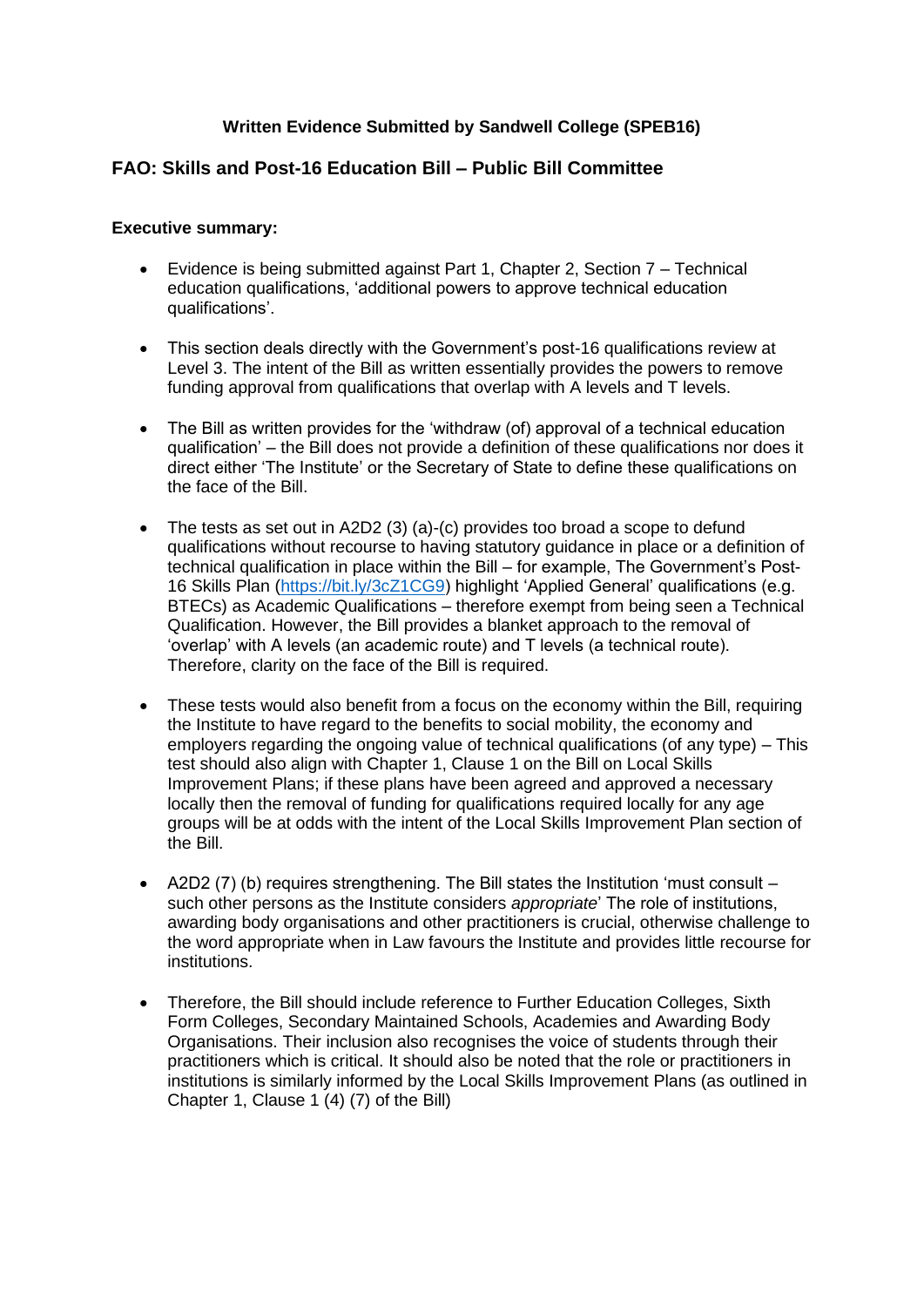- A2D6 (6) requires the Institute to publish information about matters that it considers when deciding whether or not to approve a qualification (section a) or withdraw approval (section b). The clause as written, or no other aspect of this section of the Bill, outlines a right of appeal. Clearly articulating an appeal process and the potential for independent review of decisions is critical.
- A2D9 Moratorium on further approvals under section A2D5 provides broad powers to the institute which may limit student choice or restrict employers from accessing skills. Clause 1, allows the Institute to determine there is a "an appropriate number of approved technical education qualifications of a particular kind". This then allows the institute to put in place a moratorium on future approvals.
- A2D9 does not recognise the changing needs of the economy and the development of new technologies, modes of working, skills and emerging skills gaps. To apply a moratorium does not benefit the wider economy; the clause only serves to limit the number of qualifications to ensure that T levels and A levels to become the "qualifications of choice" (as stated in the Government's consultation response). Section 4 then allows the Institute to end a moratorium (which indicates the tenuous need for one in the first instance), but Section 6 requires Secretary of State consultation which will prove bureaucratic and not responsive to economic need. Indeed Chapter 1, Clause 1 (Local skills improvement plans) (2) and (7) (i)- (iii) recognise the importance of local decision making and responsiveness to employers and the needs of an area. A national moratorium could undermine the intent of the Local Skills Improvement Plans
- A2D9 requires reference to what tests or measures the institute would apply to determine 'an appropriate number'. The Institute should also have regard to the financial impact on Colleges and other providers in making its decisions. The Bill creates explicit obligations on the Institute and Ofqual to co-operate when exercising their respective functions in relation to technical education. Similar obligations should be made with regard to the Institute and the Education & Skills Funding Agency (Department for Education). This is to prevent institutional instability and the wider implications this has on the financial strength of an institution, like a College, has to respond to local needs like a Local Skills Improvement Plan or for local authorities to maintain sufficient and adequate provision for
- Young people as determine by Under Sections 15ZA and 18A of the Education Act 1996 (as inserted by the ASCL Act 2009), which requires institutions to cooperate with local authorities to ensure sufficient suitable education and training opportunities to meet the reasonable needs of all young people in their area. Reducing choice and destabilising will impact on 'all young people'.
- A2D9 (7) (1) approved "technical education qualification" means a technical education qualification that is approved by the Institute under section A2D3 or A2D5 – is insufficient given that Applied Generals are a different type of qualification that provide a different type of educational experience - one that combines the development of skills with academic learning hence the need for further clarification. Hence the needs for clarification on the use of the term technical education on the face of the Bill.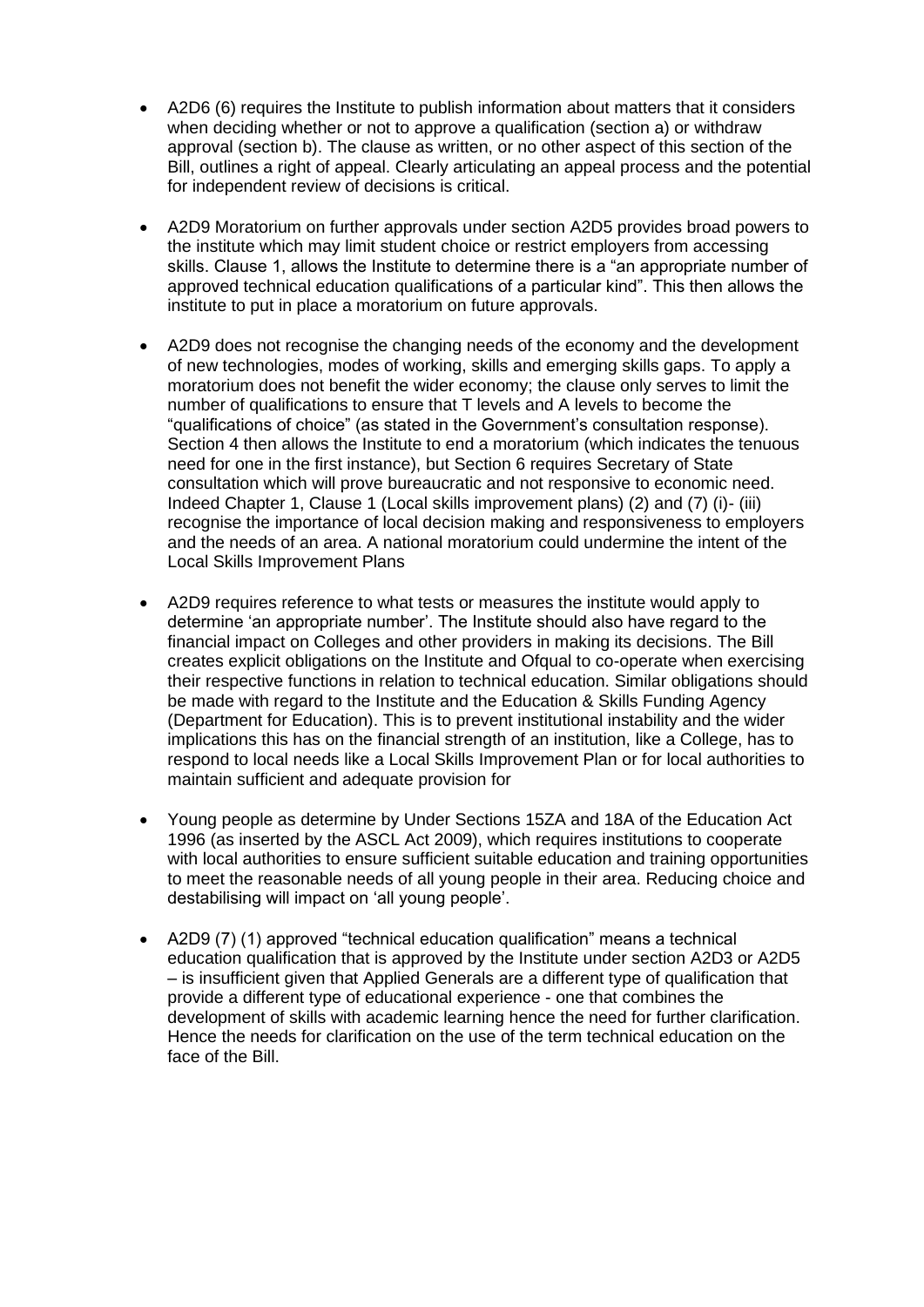#### **Introduction and context for evidence submission:**

Sandwell College is the largest deliverer of Post-16 Education in the West Midlands. We deliver to over 6,500 16-19 year olds and have 3,500 young people at Level 3, of which 1,300 study A levels (a third of which follow a combined routeway with an Applied General qualification) and 2,200 following a pure Applied General route. Over 1,000 of these students also follow an English and/or Maths GCSE with 77% of them progressing into Higher Education.

Statements made publicly by Officials as the Bill has progressed through the Lords to its present Committee Stage in the Commons appear at odds with the evolving policy and the attached document highlights these discrepancies and what can only be interpreted as potentially misleading information and advice being provide to MPs and Ministers – therefore the Bill and its implementation needs greater clarity.

We are rightly concerned that the response from Department for Education explicitly in both the first and second consultation documents **states** that **full BTECs** (and other qualifications) which are essential for progression will become **'rare and only those that are small would survive'** – therefore the clauses on the Bill pertaining to the role of the Institute have been prejudged and the Bill in its present form does not over sufficient protections or transparency for students, parents and institutions of a set of qualifications studied by more the a quarter of a million young people every year.

We're pleased to enclose this evidence for your consideration. The submissions have been created based upon the practitioner-led experiences of Sandwell College as the qualification reforms have been announced and subsequently rolled out. The submissions highlight inconsistency of message and how this lack of clarity and understanding is also evident in the clauses of the Bill referenced here.

Recent announcements by Ministers in relation to the reforms of the Level 3 qualification landscape indicate that the process to date has not fully considered the weight of evidence and experiences which institutions can provide. Institutions like Sandwell College seek to strengthen the reforms and we trust the evidence provided and the suggested amendments/mitigations will prove helpful to the Committee in its scrutiny of the Bill.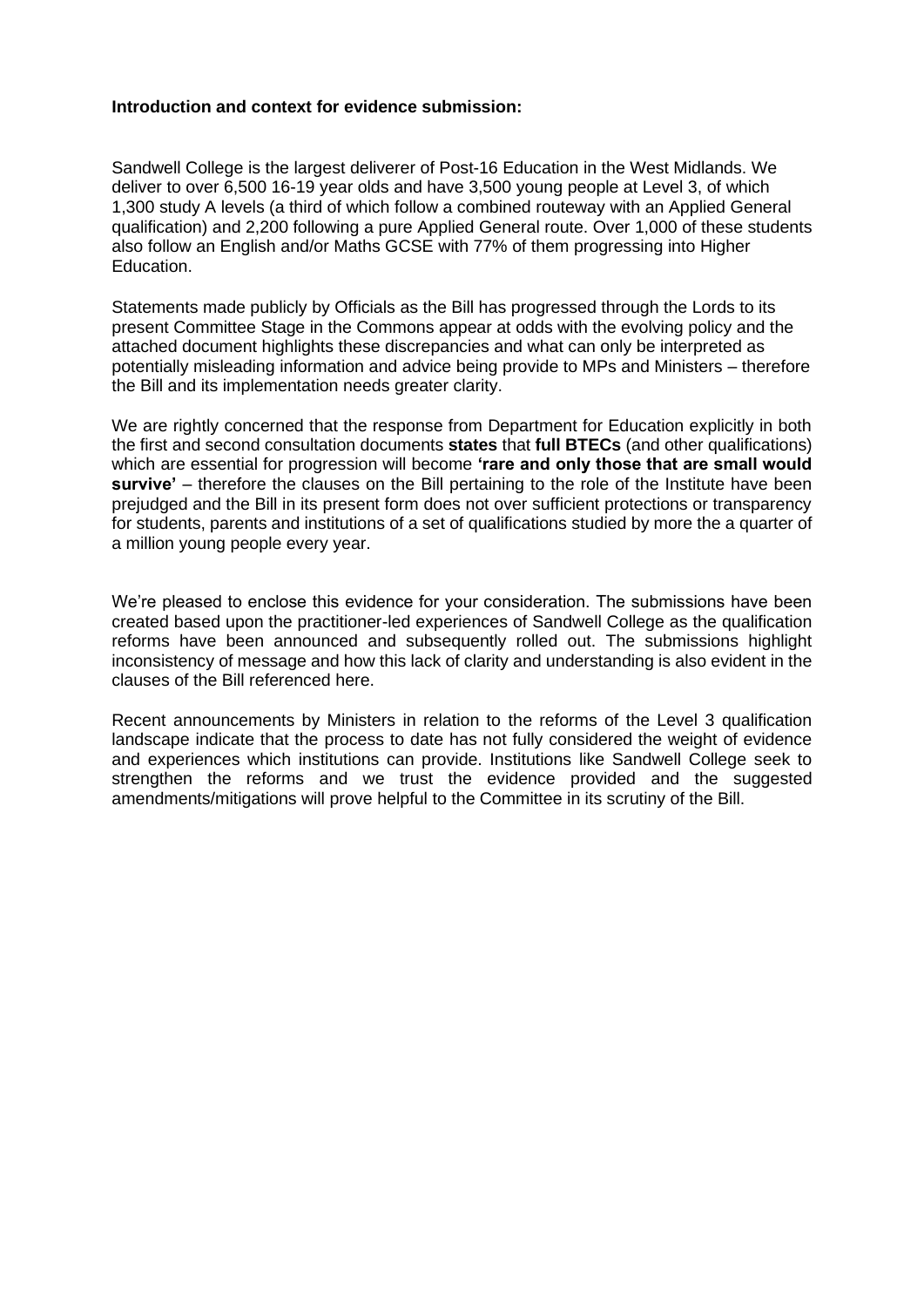# Qualifications, T Levels and Work Placement feedback and suggested improvements

# **Executive Summary**

**The proposed changes to the 16-19 educational system are profound and have a number of positive aims. However, to ensure they are effective for young people their implementation needs to carefully thought through and planned to achieve a positive outcome.**

**As the largest provider of 16-19 study programmes in the Midlands we have been carefully considering how the proposed changes as they currently stand might impact and have considered what changes to proposals would benefit students.**

# **Key Messages**

The College is very supportive of changes that recognise the need for high-quality education and training post 16. The Government is recognising the key role colleges can play.as an anchor role in their communities.

To support these developments the College has given thought as to how change can best be implemented to lead to successful reforms. The comments are based on practitioner knowledge, expertise and experience. Above all the College wants the best possible outcomes for its students.

The new T levels have the potential to offer a new route into careers and skilled employment and sit alongside other routes such as A levels and Applied Generals. The increased working with employers is something as a College we fully support.

Our commitment is illustrated by our investment plans. Working with partner organisations, we are investing £6m in initial pathways and have proposals developed with partner organisations for a further £30m into upgraded facilities.

We have invested heavily in engagement staff far beyond the Capacity Development Funds we have received.

We are developing innovative approaches which we would like to share and obtain department support.

For such changes to work successfully they need to be collaborative with real practitioner involvement and for practitioner views to be heeded.

The current proposals do not fully implement the Sainsbury review which clearly did not advocate the removal of the reformed Applied General Qualifications. Due to their increased rigour, Sainsbury clearly viewed them as an academic pathway which is both borne out by our institution and by national experience.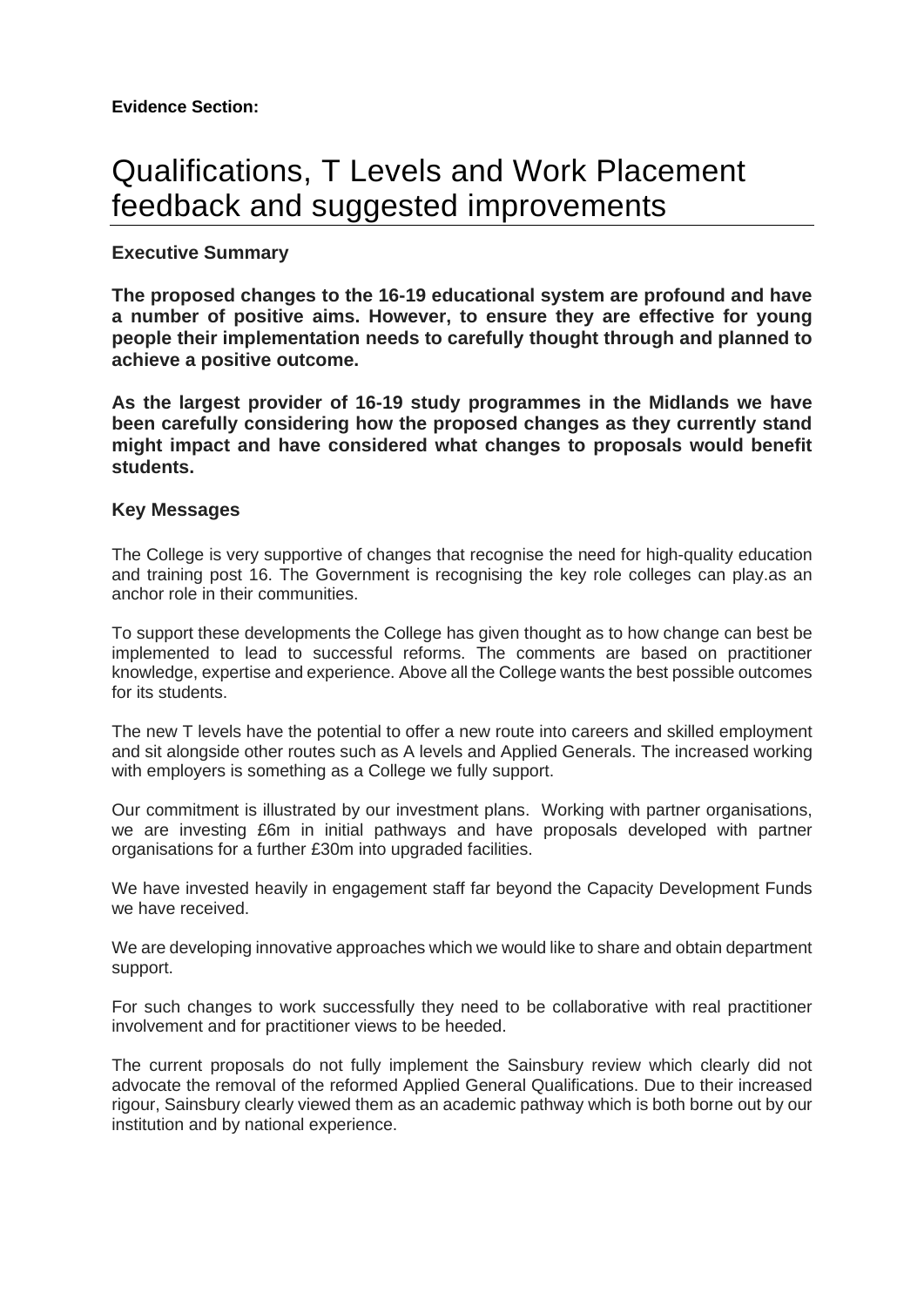If the changes are implemented as described it will reduce access to education by some of the most disadvantaged young people in the country, it will disproportionately impact upon BAME learners and it will impede social mobility.

# **About Sandwell and our College**

The College is comprised of three campuses: Central Campus, which focusses on the vocational offer for Sandwell; Central St Michael's, the A level centre for Sandwell, and Cadbury College, providing A level and vocational provision at both Level 2 and Level 3 in Kings Norton. Cadbury College merged with Sandwell College in November 2018. It has enrolled over 7000 students so far for 2021/2022.

Sandwell has very high levels of deprivation, which is widespread and uniform. The worst areas of deprivation tend to follow Sandwell's industrial belt running from the North West to the South East of the borough. In 2015 (recast to 2019 LAD boundaries), indices of multiple deprivation (IMD) show Sandwell's average deprivation score as ranked the 12th most deprived local authority in England out of 326. IMD results show that Sandwell's position has deteriorated relative to other districts in England; Sandwell was 16th in 2004 and 14th in 2007. 60% of residents live in 20% of the most deprived households.

In terms of income deprivation, it is the 2nd most deprived borough in the UK. In absolute terms, health in Sandwell is improving but at a much slower rate than the rest of the country.

Life expectancy in Sandwell is lower than in the rest of England; 74.9 for men and 80.7 for women compared to 78.25 and 82.3 nationally.

Unemployment and worklessness in Sandwell is higher than the national average with 5.3% unemployment against 3.1% nationally prior to the pandemic. The average salary in Sandwell is £30,700, which is lower than the UK average of £37,400 and the Birmingham average of £37,200.

Achievement rates at age 16 have declined year on year in Sandwell and remain low compared to the rest of the country, with 47% of students leaving school without a good GCSE in Maths or English. 35% of 16-74-year-olds in Sandwell do not hold formal qualifications, which compares to 26% in the West Midlands and 22% across England.

# **Our College**

Sandwell College is the largest deliverer of provision for 16-to-19-year olds in the West Midlands. The College achievement rate for young people was 86% overall in classroom activity compared with a national average of 83.4%. for adult education the comparable rate was 92.2% in College compared with 89.9% national average.

The College has a turnover of approximately £42 million and employs over 650 staff.

The College has seen an unprecedented growth in student numbers. The school attainment within our travel to study area sees only 46% of school leavers achieving 5 GCSEs A\*-C; meaning around 2,500 students are studying maths and/or English.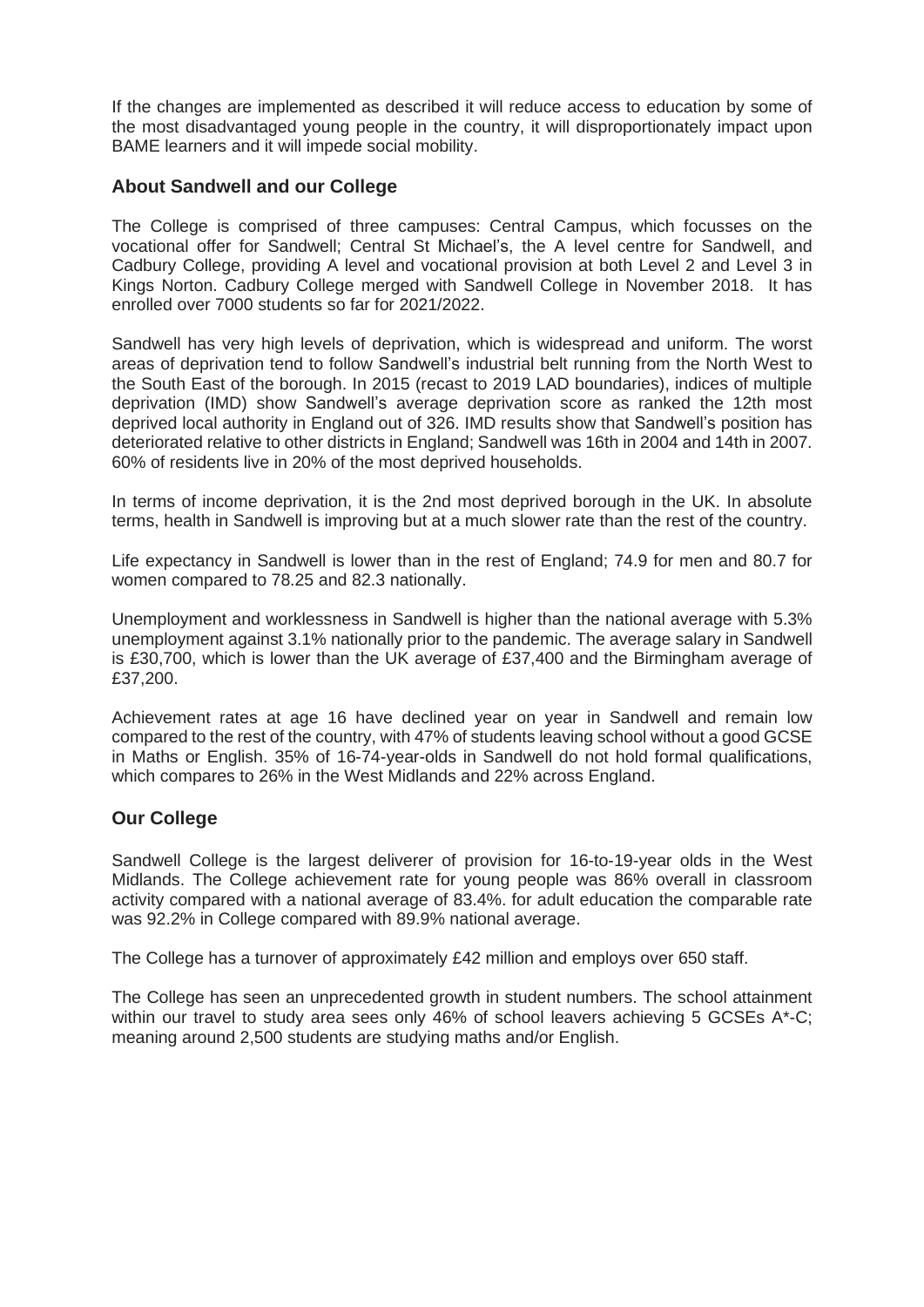We have 1,250 A level students. around 30% of whom have an applied general/A level combined routeway recognised by universities. The remainder our Level 3s, c2,200 students following Applied General routes.



It is critical to note that the majority of Level 3 students within College have progressed from Levels 1 & 2. All of whom follow carefully planned vocational pathways with the existing curriculum structure which has enabled this to happen.

#### **Main impacts of proposed changes following the review of post-16 qualifications at Level 3- Second Stage Consultation**

- **1. As proposed there will be a catastrophic reduction in students being able to study post 16 and it will impact most on those who are most disadvantaged and BAME students. Social mobility will be setback in an unprecedented manner.**
- **2. The consultation documents fail to acknowledge sector support for the retention of high quality Applied General Qualifications, the value they have and the impact that their removal would have on social mobility and progression to HE.**
- **3. The stability of colleges and the ability to implement a change of this scale in a such a short amount of time. With the reduction in students being able to study an appropriate course Post 16 there will be less income at for colleges. Less income results in less investment in the local economy and undermines the key role that many colleges play as an anchor institution and this will impact the society colleges serve, will increase social issues and NEETs, will decrease the skills and reduce the ability to promote improvement.**

These key impacts are discussed further below:

**1. As proposed there will be a catastrophic reduction in students being able to study post 16 and it will impact most on those who are most disadvantaged and BAME students. Social mobility will be setback in an unprecedented manner.**

T levels are designed to be different from existing qualifications with differing technical emphasis. This is highlighted in both the DfE documents and specifications. The nature of T levels with much larger programmes and work experience will result in significantly more stringent entry requirements as the size of programme will not facilitate resit of maths and/or English. The outcome needs a maths and or English pass at Level 2 for the T level to be achieved.

The T level is much larger than existing study programmes at 1800 hours it is not practical to successfully add GCSE on top, as a minimum this would be up to 140 -150 hours per annum with more through tutorial work.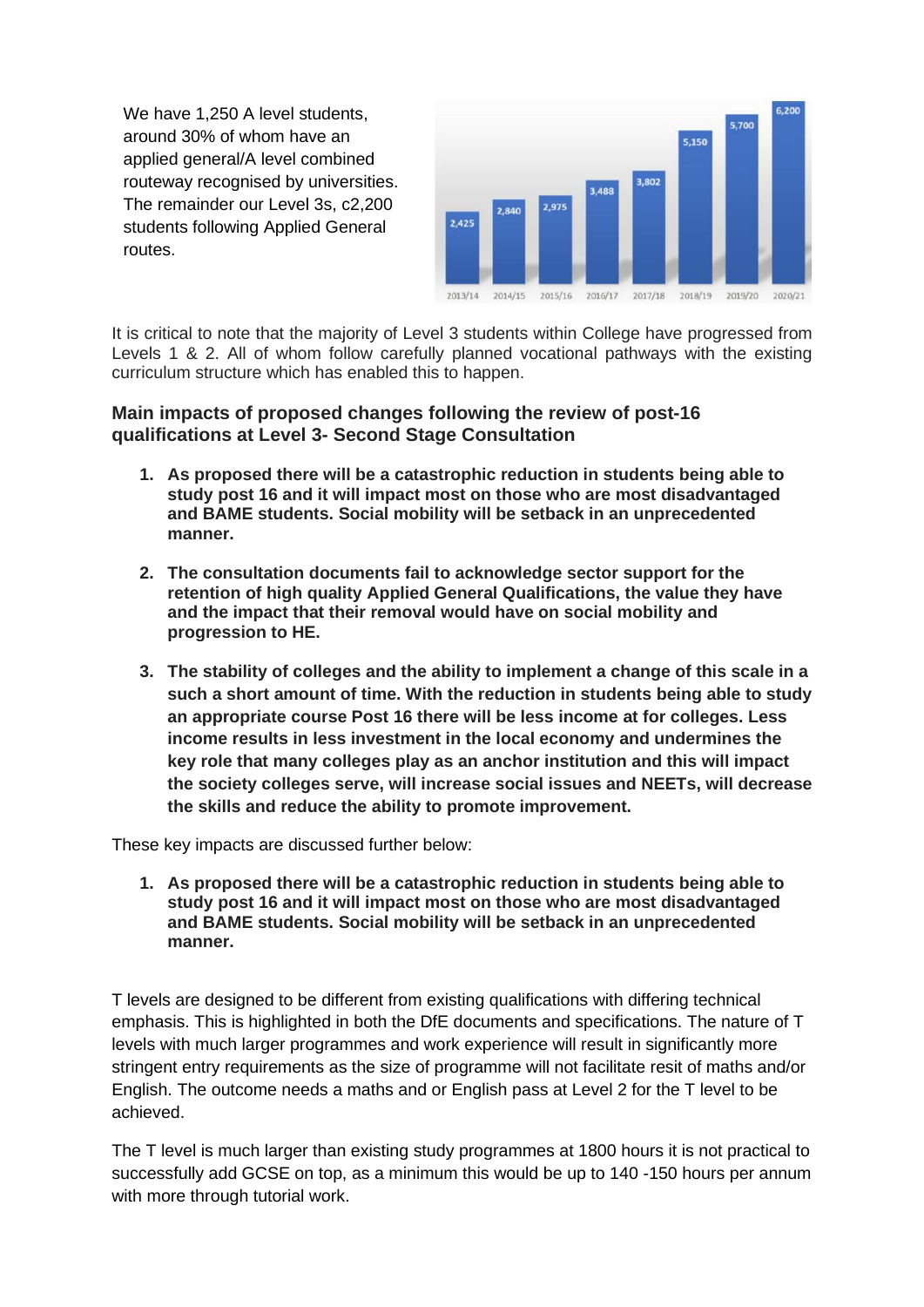The T level is also seeking parity of esteem as an advanced qualification mirroring at a technical level to A levels and therefore, given this, the entry requirements will need to be similar. Indeed, this is currently the case for Wave 1 providers who are setting Grade 4 and above entry requirements in many instances and it is our own judgement on entry criteria needed based on the standard required within the T level specifications currently available.

The T level is more akin to an apprentice standard rather than a qualification in its own right this is fundamentally different to the Applied General Qualifications which are qualifications in their own right.

It has been suggested that the transition programme may support students who are not ready. However, this is a single year compared with students being able to study for 2-3 years. A single year is not sufficient and will not remove the issue of maths and English barriers.

The current plans will lead to reduced progression opportunities and fewer students being able to access level 3 programmes. Currently national rates stand at around 30% English and less than 20% for maths in terms of resit. The corollary of this is that there will be reduced access to Level 3 which is inherently logical but not reflected in the DfE impact assessment and clearly contradicts the asserted aim of social mobility. At Sandwell, the consequence will be increased NEET levels locally with a disproportionate impact on BAME learners.

Whilst we are not able to comment on national implications, the forecasted outcomes in the table below could be extracted to create a worrying national picture impacting many more than the 4% mentioned in the consultation documents.

**Row Labels Students without GCSE Maths and/or English BAME White British** Animal Care 21 | 21 | 19.05% 80.95% Business Studies 139 | 96.40% 3.60% Computing 58 91.38% 8.62% Engineering 15 | 93.33% 6.67% Health & Social Care 248 85.48% 14.52% Performing Arts 70 | 60.00% 40.00% Photo Imaging 2.65.38% 34.62% Public Services **65 80.00%** 20.00% Sport 178 79.78% 20.22% Travel 61 80.33% 19.67% Combined Sixth Form  $85 | 84.71% | 15.29%$ **Grand Total 1018 81.04% 18.96%**

The total number of students who would no longer be able to study at the College is broken down in the table below:

*\*The above figures breakdown into the following White British and BAME classifications*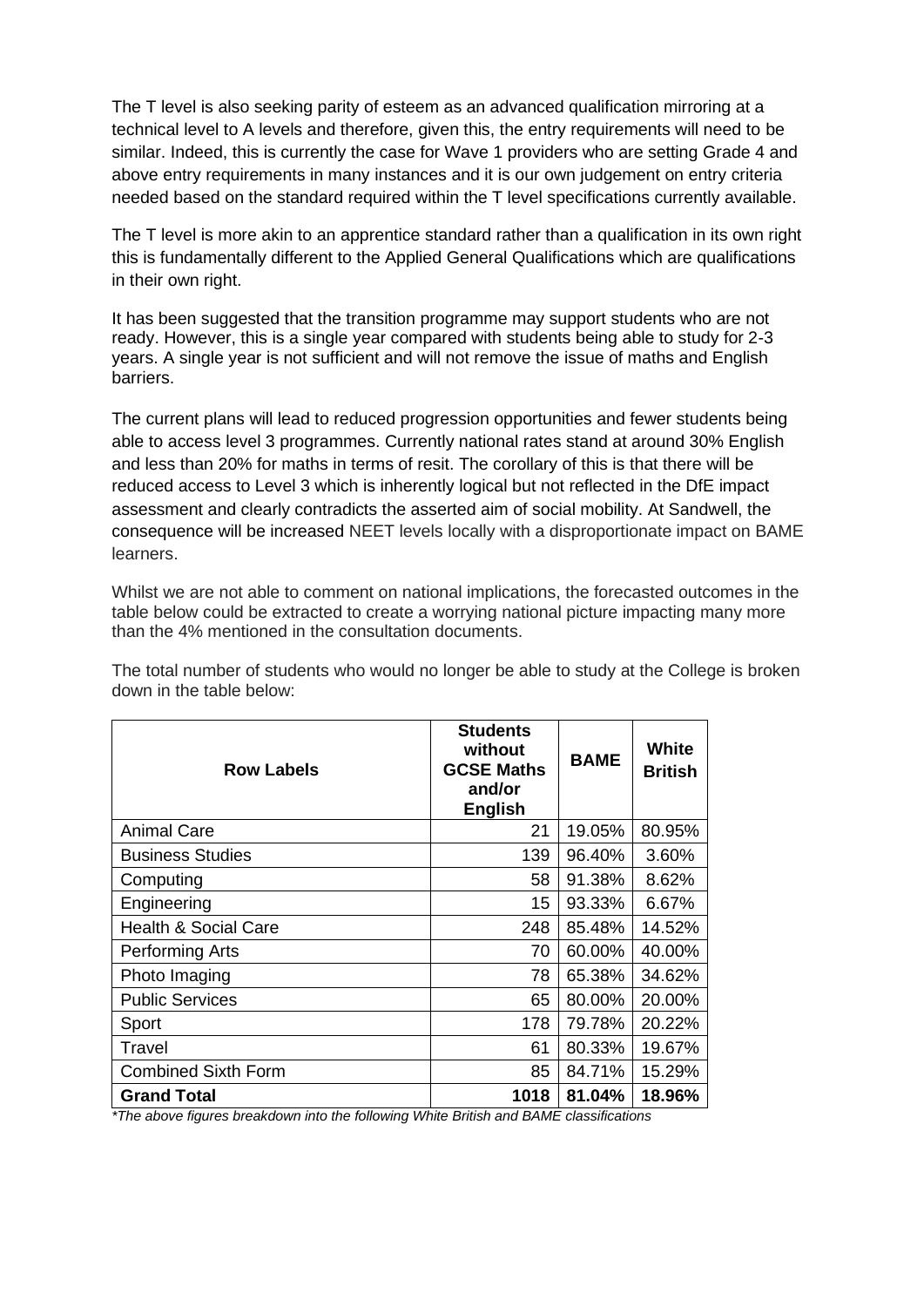**2. The consultation documents fail to acknowledge sector support for the retention of high quality Applied General Qualifications, the value they have and the impact that their removal would have on social mobility and progression to HE.**

The number of AGQs offered by colleges is similar to the number of A Levels that are offered and from a student perspective are not confusing as implied in the consultation which refers to 12,000 qualifications. Existing reforms have already made AGQs more rigorous qualifications with more exam content. Even in their reformed state, these routes suit the learning styles of a broad range of students.

Of the 1081 students mentioned in the table above, progression into Higher Education was as follows;

- Sandwell College: 70%
- Central Saint Michael's Sixth Form: 83%
- Cadbury Sixth Form College: 74%
- Those students following a combined A level/AGQ route progression was 77%

It is clear from national statistics and the information from our own college that due to lower GCSE scores, students find the Applied Generals a more accessible route to Higher Education. Different does not mean inferior in meeting the student goals.

The new T levels have a clear view on progression to employment it is difficult to see how they can lead to the same higher education pathways for the young people involved if they wish to pursue higher study as a progression at 18. The occupational focus would restrict access to degree programmes.

It is also the case, that the AGQ route offers a life-changing routes into HE for many students from BAME or low-income households who have no history of higher education, and aspiration. The wholesale change will reduce purported social mobility for many. AGQs that primarily lead to university are Engineering, Health, Sport, Business Studies, Performing Arts, Applied Science, Art, and Travel and Tourism. These are a small number for consideration for retention. A name of a qualification does not imply overlap. There are also AGQ routes into certain professions at higher-levels, including public services.

The response to many of the representative bodies and expert practitioners from colleges appears not to recognise the richness and complexity of learner choice and tries to create simplicity where simplicity does not lead to the optimal outcomes.

The College has a large number of students following a programme of A level and AGQs which is not only specific to the ultimate career sector they wish to follow but also recognises that entry-level into those professions is at Level 6 and therefore further study would be required. For example, an A level in Law, Diploma in Criminology and an A-Level in Sociology gives students an advantage in the applied understanding of the subject areas whilst maintaining academic rigour.

Another example is Engineering where there is no A level and students study A/AS Level Maths, A-Level Computer Science and/or Physics and the BTEC Engineering resulting in over 90% of students studying engineering progressing to university to study engineering at a higher level. It is difficult to see how the current standards proposed for engineering manufacturing, processing and control (which is defined as engineering) can possibly equip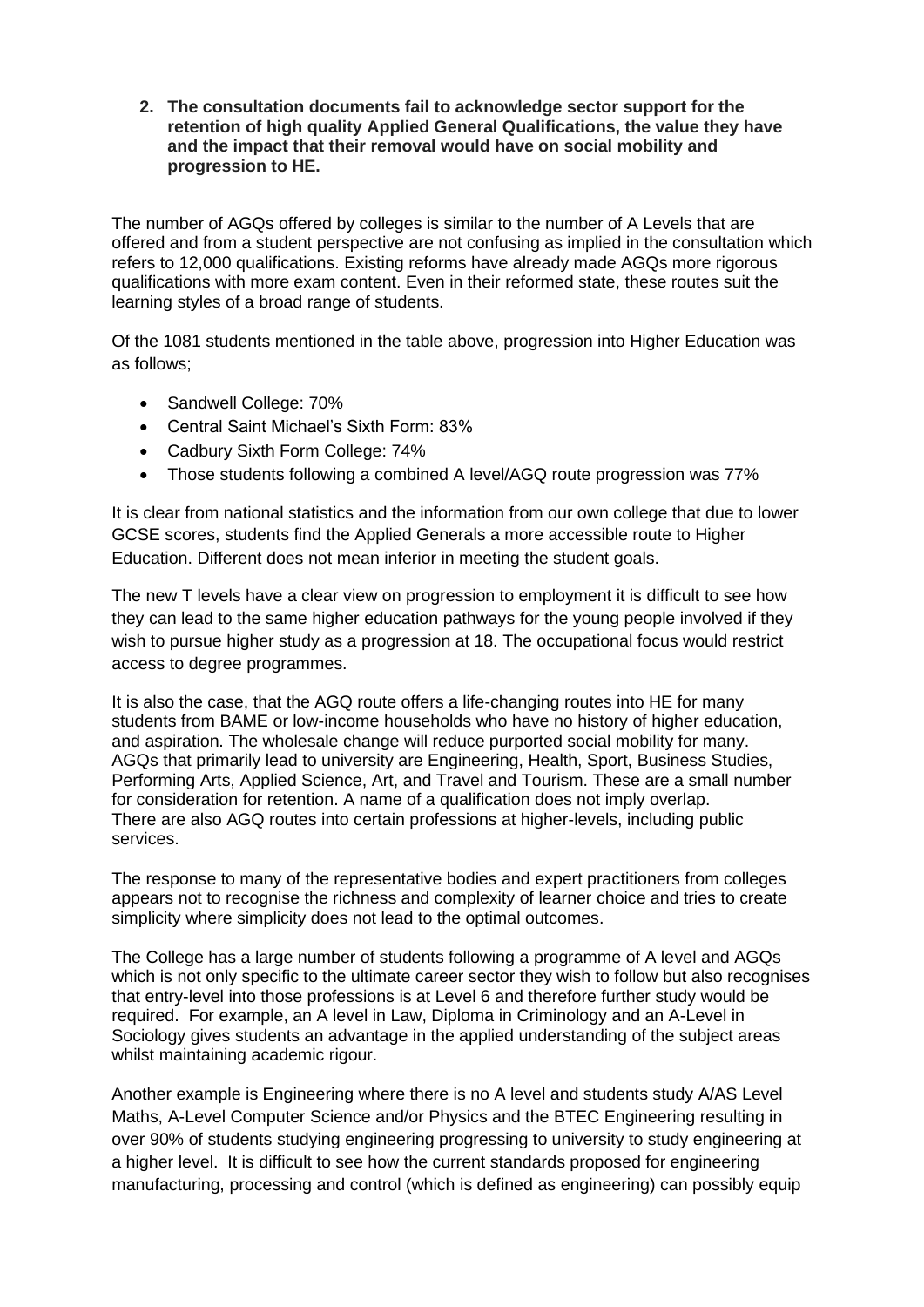the same students with the same pathway to higher education. Options such as pipe welder, composites technician are clearly occupational and it is difficult to say how they can possibly offer the same UCAS outcomes or be the equivalent of A levels. Moreover, they are very limiting in transferrable skills as they develop very specific occupational competencies.

3. **The stability of colleges and the ability to implement a change of this scale in a such a short amount of time. With the reduction in students being able to study an appropriate course Post 16 there will be less income at for colleges. Less income results in less investment in the local economy and undermines the key role that many colleges play as an anchor institution and this will impact the society colleges serve, will increase social issues and NEETs, will decrease the skills and reduce the ability to promote improvement.** 

Colleges liaise with schools to provide advice and guidance for students particularly in Years 8 – 11. Given that the current detailed information on T Levels is limited offering advice and mapping pathways for future students and their parents is severely hampered. Clarity of the content of the qualification and evidence of successful destinations along with a proven track record of the value of qualification is important to young people and their parents when making life changing choices about education pathways.

Colleges are often a key anchor in their localities and work closely with Councils to promote improvement, working together to tackle NEETs and to provide opportunities for communities to upskill. Colleges should be seen as key to the levelling up agenda and yet these proposals reduce the ways that this can be done instead of supporting it.

To give an idea of scaling following the implementation and de-funding our college will need more than 500,000 work placement hours if students are to undertake T levels on the same scale as other Level 3 qualifications. These figures are not 'challenging' they are simply not feasible without further flexibilities and revision.

The only conclusion to be drawn is that not as many students are envisaged to study 16- 18/19. This will inevitably impede social mobility. This is not being conveyed by the impact assessments.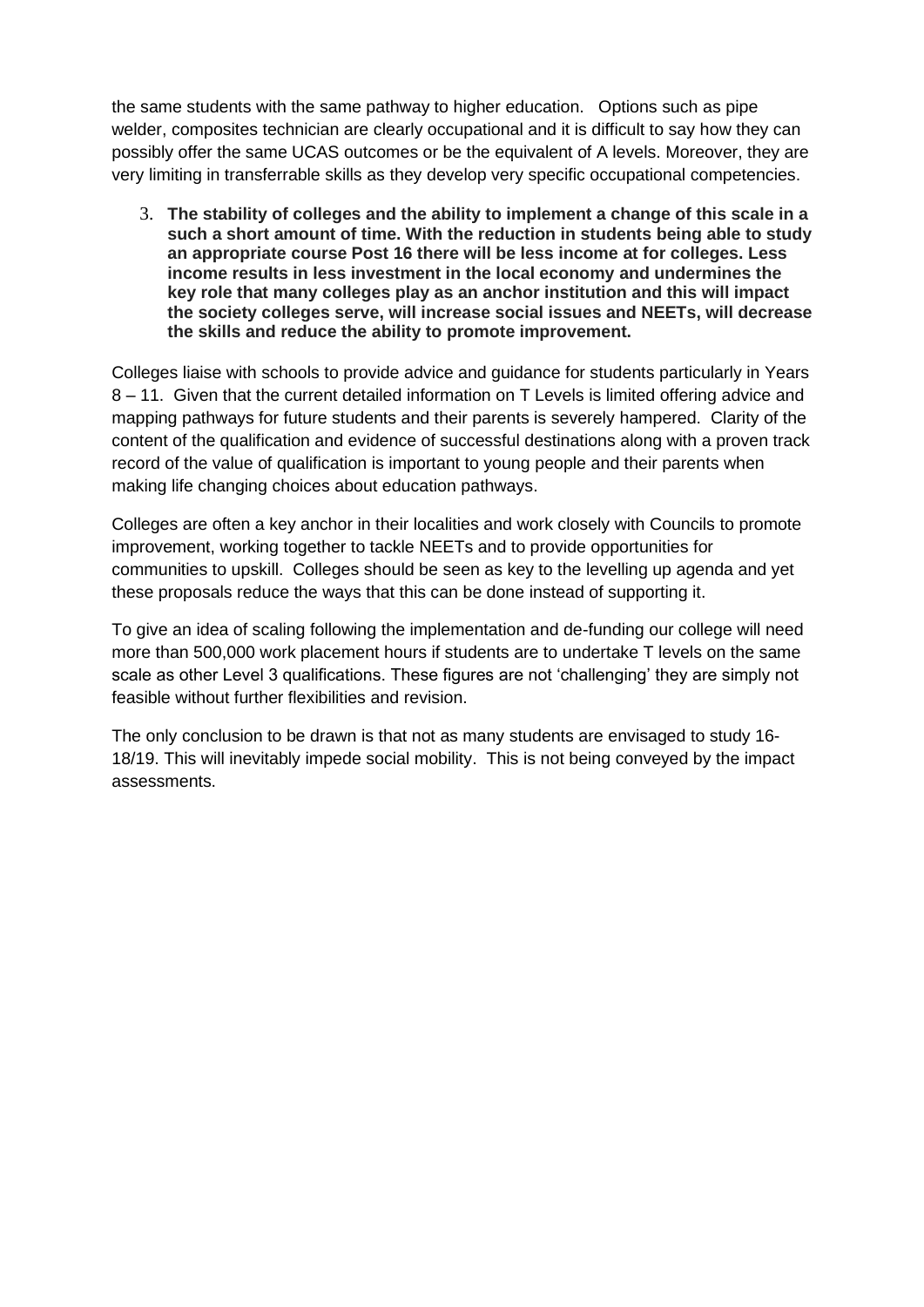# **What changes should be made to assist implementation of reforms**

#### **Applied Generals 6 key changes**

- 1. Recognise the comments and evidence in response to consultation and consider the expert advice rather than adopting the current fixed position to simply remove the Extended Applied Generals.
- 2. Use evidence of the progression outcome to judge whether a qualification leads to Higher study or employment. Recognise expert practitioner advice on high value AGQs and University support for them as an entirely appropriate route to HE.
- 3. Retain high-value extended diplomas with a line of sight to HE or specific outcomes and which do not offer a singular A level route or entry-level to a job, e.g. engineering, applied science which primarily progress to HE. The test being the more rigorous RQF leading to higher education. Set up a joint High value AGQ GROUP consisting of expert practitioners, sector bodies and HEI representatives to review the list for retention.

#### As a minimum retain extended diplomas in the following

Engineering, performing arts, sport, public services, applied science, business, IT qualifications. These do not have a corresponding direct A Level and significant numbers progress.

- 4. Retain the diplomas (2 A level equivalents). There seems to be some misunderstanding by policy staff about combinations. The diploma allows combination with AS and or A level and the extended certificate with a greater proportion i.e. 2 A level equivalent.
- 5. Allow industry-specific shorter qualifications to be funded as part of study programmes which will provide students with valued industrial skills and facilitate the levelling up agenda.
- 6. Carry out a further and more sophisticated disadvantage impact review to determine the impact on BAME and low-income households. Insufficient funding could lead to disenfranchising both the poor and/or BAME students.